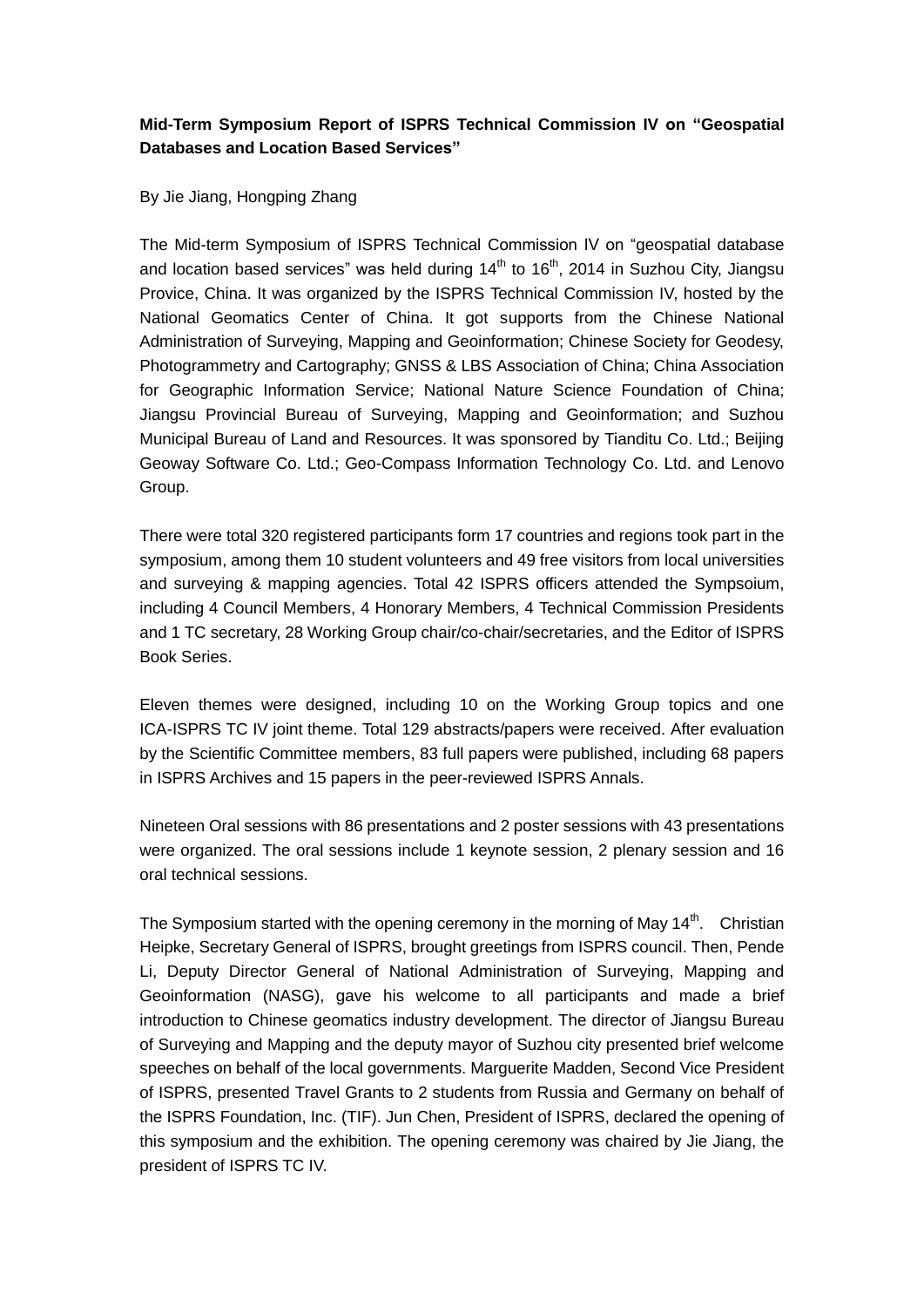



Opening ceremony of the symposium

Three keynote speeches were delivered in the keynote session following the opening ceremony. The first one was entitled 'Street View Maps based LBS' given by Prof. Deren LI from Wuhan University. He is the ISPRS Honorary Member, Academician of Chinese Academy of Sciences and Chinese Academy of Engineering. After briefly introduction the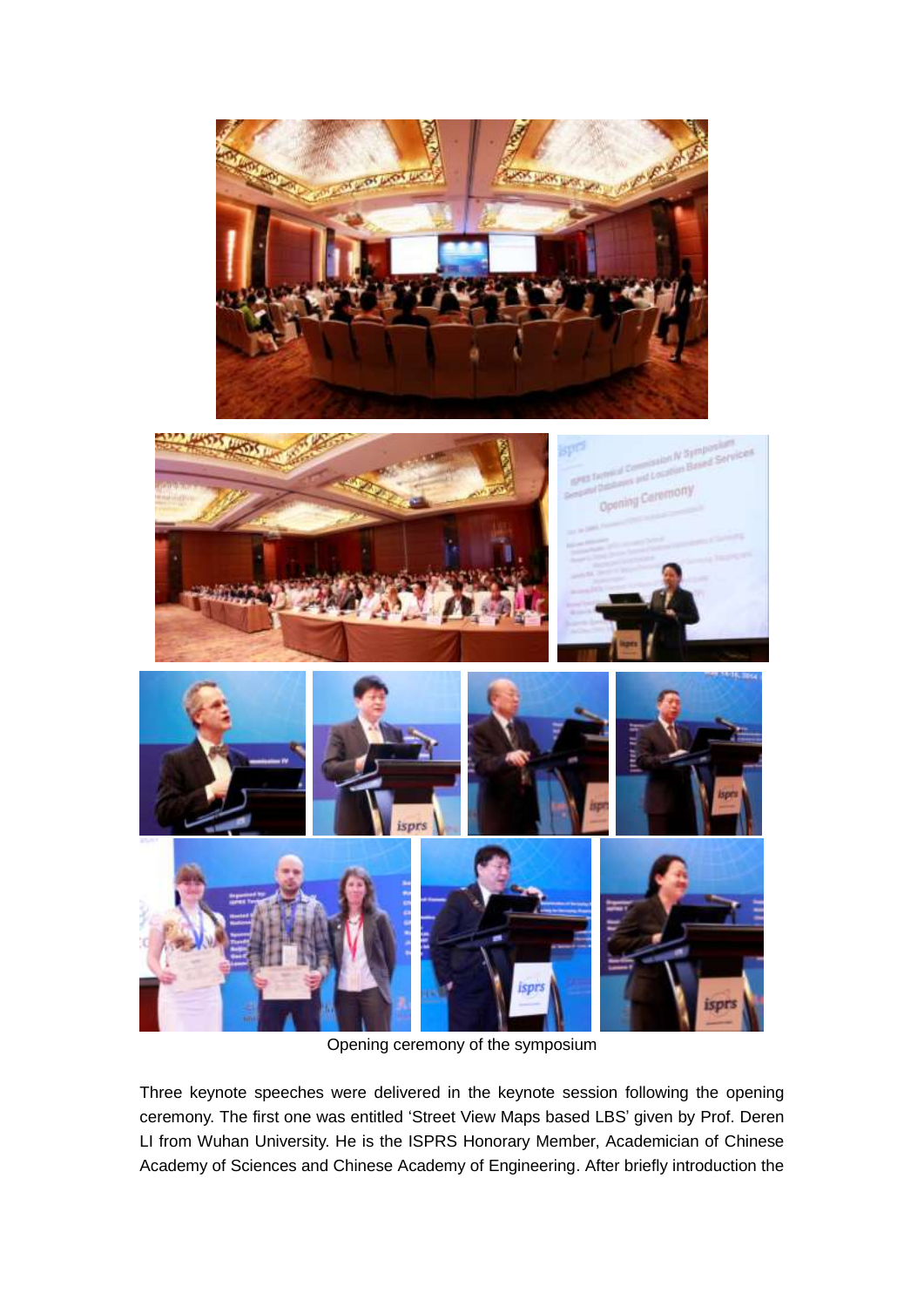system architecture of LBS, demands of various users, he discussed the street view maps and mobile mapping technology, the application and development of the industry, and the service mode and applications. The second keynote speaker was Prof. Georg Gartner, President of International Cartographic Association. His topic was 'Service-oriented cartography and Location-based Services'. He briefly reviewed the status and vision of LBS. Then he discussed 3 phases of LBS development, they are technology-driven, data-driven, and user-driven LBS. The third keynote speaker was Bryant Austin, the experimental multi-media artist from Studio: cosmos, USA. With the topic on 'The Art of Creating 1:1 Scale Full Body Photo Mosaics of Whales', he shared the highlights of his twenty year evolution to create 1:1 scale photo mosaics of whales, taking inspiration from NASA's approach to create ultra-high resolution photo mosaics of our planets and moons. He also provided insight into the methods and techniques required to safely create such photographs.



Keynote speeches

The 2 plenary sessions were held in the afternoon on May 14th. The first one was chaired by John C. Trinder, ISPRS Honorary Member. ISPRS Congress Director Lena HALOUNOVÁ presented 'Why you should participate in the XXIII ISPRS Congress in Prague?' She introduced the preparations of the XXIII ISPRS Congress in Prague and called the participation. Gottfried Konecny, ISPRS Honorary Member and co-chair of ISPRS WG IV/2 presented the status of global mapping and updating based on UN supported questionnaire. ISPRS President Jun CHEN reported the approach and results of 30-m global land cover mapping conducted in China. ISPRS 2nd vice President Marguerite Madden presented the geovisualization and analysis of animal behavior, habitats and conservation. The 2nd plenary session was chaired by Jun CHEN. Jan-Peter Muller, chair of ISPRS WG IV/3 delivered a presentation on the status of CEOS-WGCV Terrain Mapping from Satellites. E. Pattabhi Rama Rao, chair of WG IV/4 presented the applications of geospatial technology in ocean information and advisory services. Bert Veenendaal, chair of WG IV/5, presented the development of a flexible higher education curriculum framework for geographic information science. Sisi Zlatanova, chair of WG IV/7, talked about the challenges and opportunities in 3D indoor modelling and navigation. Xin Ren from National Astronomical Observatories of the Chinese Academy of Sciences introduced the DEM reconstruction and preliminary scientific exploration planning of the Chang'E 3.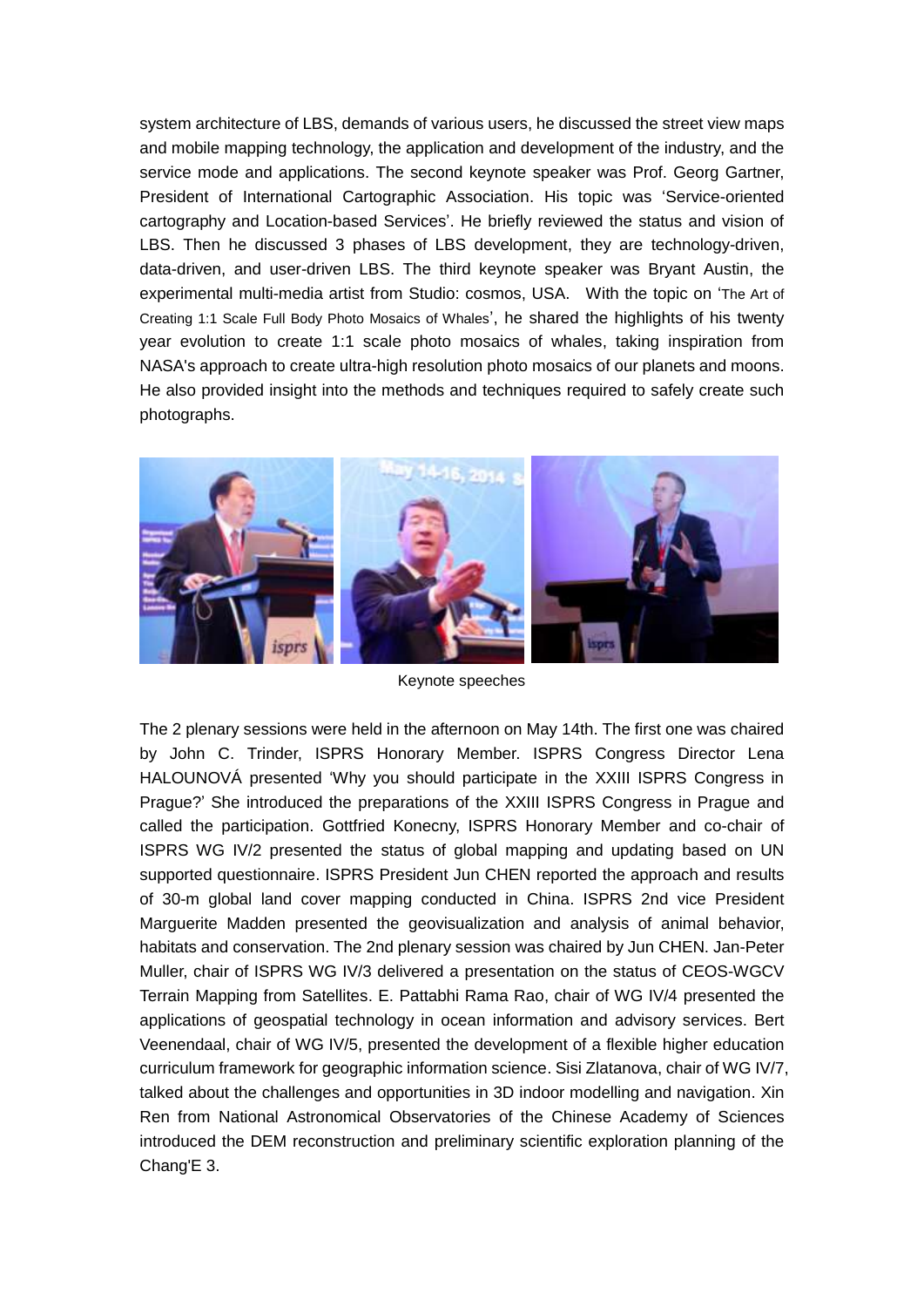

Plenary Sessions

Sixteen oral technical sessions with 73 excellent oral presentations, and 2 poster sessions with 43 presentations were held during May 15h to  $16<sup>th</sup>$ , focusing on "Methods for the Update and Verification of Geospatial Databases", "Global Status of Mapping and Geospatial Database Updating", "Global DEM Interoperability", "Geospatial Data Infrastructure", "Web and Cloud Based Geospatial Services and Applications", "Sensor Web and Internet of Things", "3D Indoor Modeling and Navigation", "Planetary Mapping and Spatial Databases", "Computing Optimization for Spatial Databases and Location based Services", " Global Land Cover Mapping and Services" and "LBS and Ubiquitous Cartography".

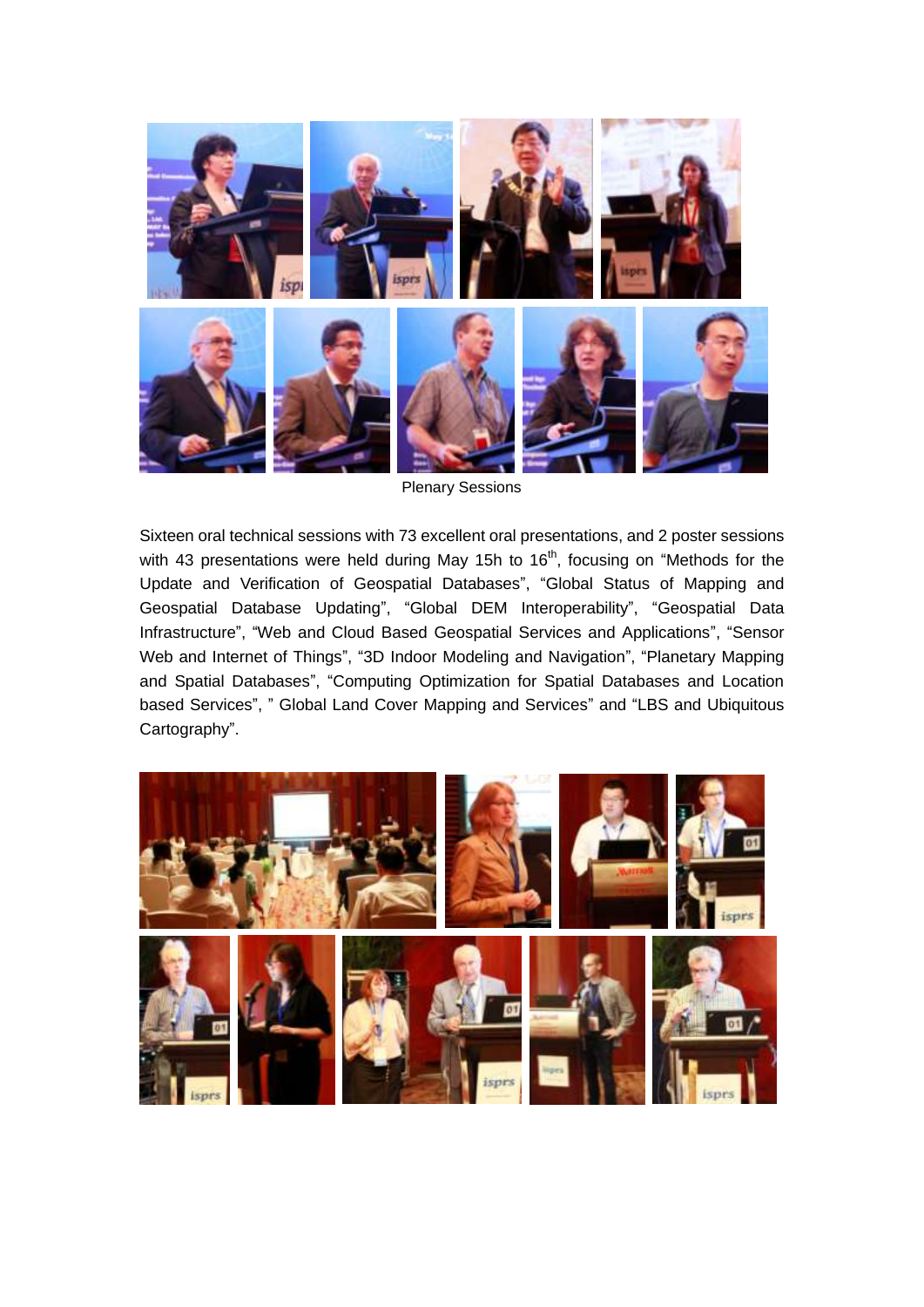

Oral Technical Sessions



Poster Sessions

ISPRS TC IV business meeting was held in the afternoon of May 15th, chaired by TC IV President Jie Jiang. All ISPPRS officers in Suzhou attended the meeting. Jie Jiang reported the organization of the symposium. Each working group briefly reported the activities of the WG and further work plan. Issues related to ISPRS publication, next Congress, etc. were also discussed. ISPRS Council members held a meeting during the symposium.



ISPRS TC IV business meeting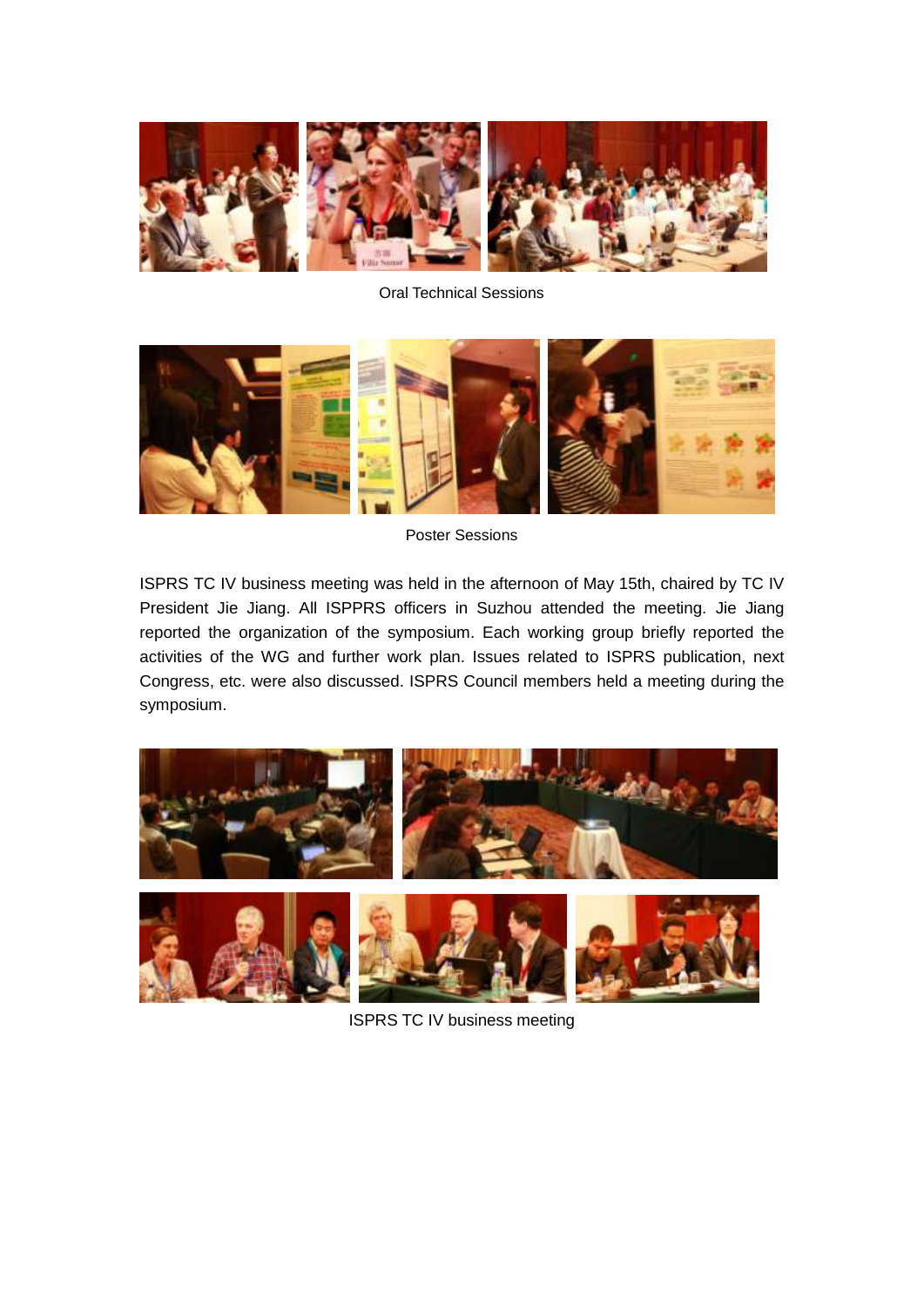

ISPRS Council meeting

Technical exhibitions were organized during the symposium. Eight exhibitors attend the exhibition, including GIS software, graphic workstation, image processing platform, unmanned aircraft system, web maps etc. Chinese computer-maker Lenovo Group, as the most typical one of them, brought four-screen solution for data processing which generated lots of attention from users intrigued by features like price and efficient performance. The on-line geographic information service platform MapWorld (Tianditu), developed by National Administration of Surveying, Mapping and Geoinformation of China (NASG), also drew lots of attention.



Technical exhibition

Social events were organized during the symposium. The welcome reception with live traditional Chinese music play in the evening of May  $14<sup>th</sup>$  offered delightful opportunity for relaxing and catching up with friends. The beautiful city of Suzhou with the history of more than 2500 years, and the comfortable atmosphere, spiced up the symposium.

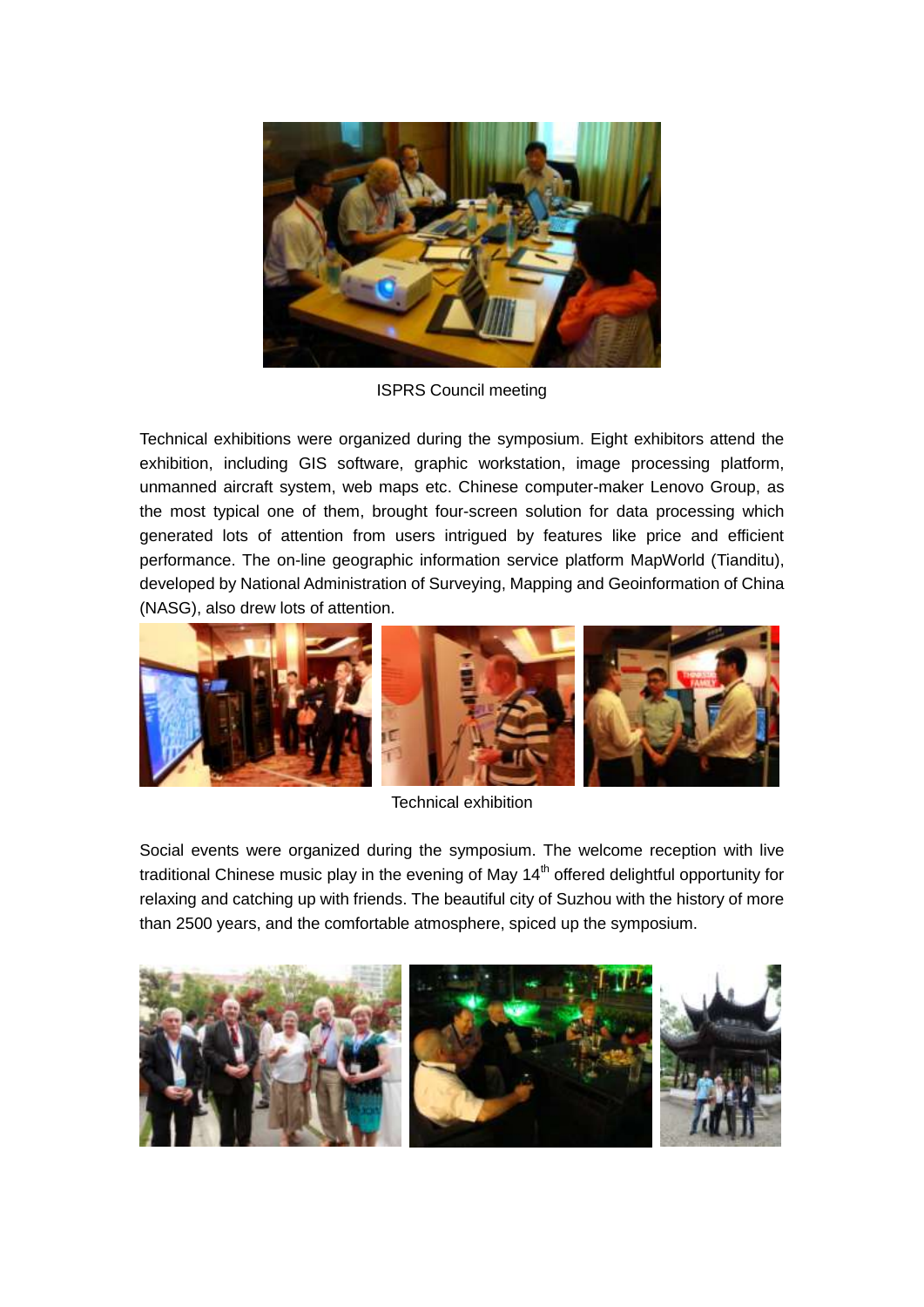

Welcome reception & city tour

During the symposium, 10 volunteers from Nanjing Normal University provided great help for registration, rehearing, meeting room management, and participant assistant. Christian Heipke presented certifications to volunteers for their hard work.



Volunteers

At the Closing Ceremony, Marguerite Madden made a brief summary of this symposium. Jie Jiang and expressed her gratitude to all participants for their kind supports.

The symposium was a great success. We anticipated a well-attended symposium but our grandest expectations were exceeded. The quality of both the papers and the presentations was quite high. The symposium provided good opportunities for scientists, researchers and practitioners to discuss cutting-edge technologies, exchange research ideas, and promote international collaboration.